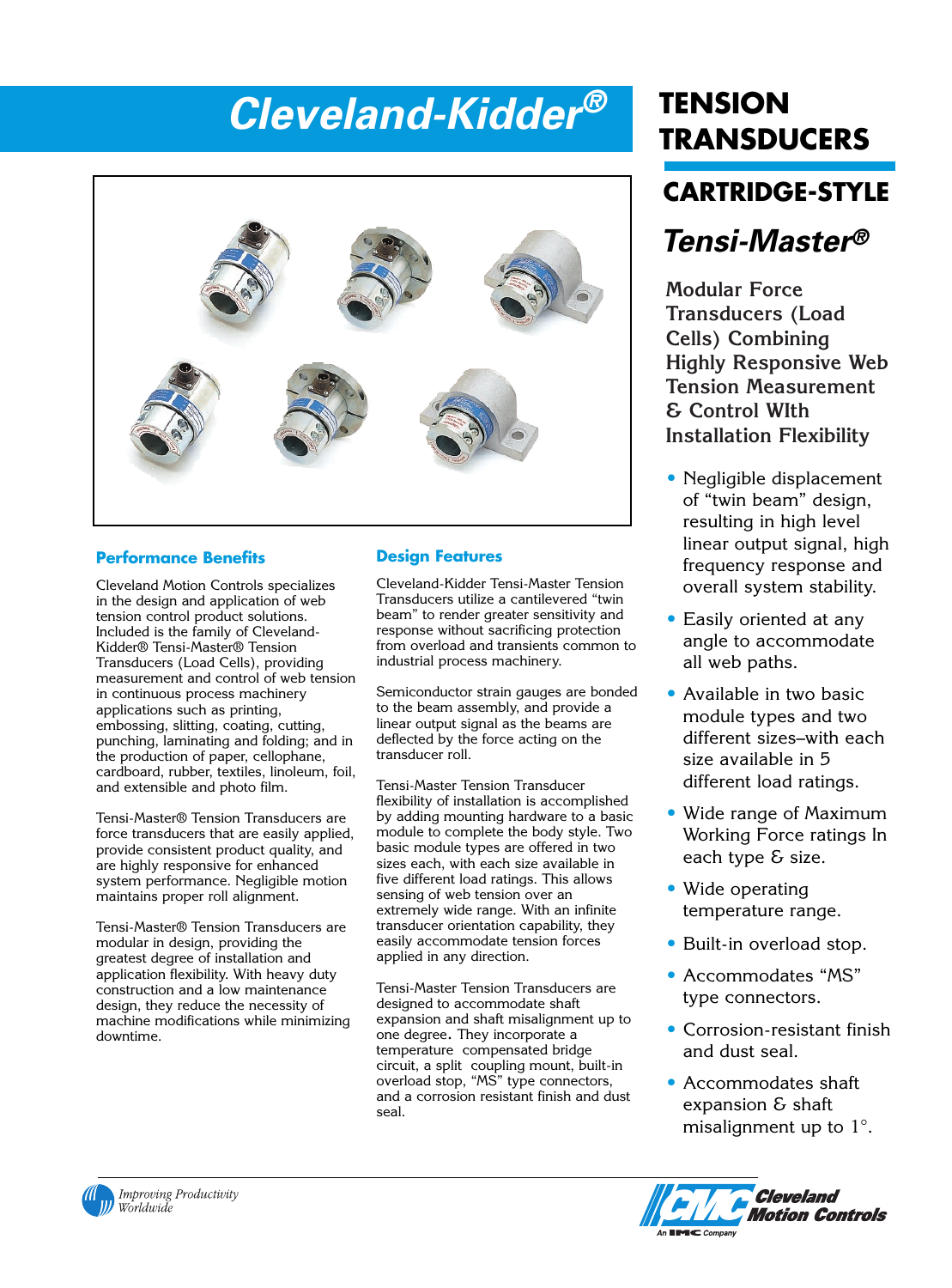

5. Options and Accessories as required (specify mating electronic equipment when ordering Transducer Cables).

#### **EXAMPLE:**

An EC-1T (1.25) Transducer Cartridge with a 75 lb. MWF rating is No. MO-04492-20. For a Type PB installation use Mounting Kit No. MO-04494. If a 1" bore is required use Transducer Bushing No. MO-0988-3.

| Shaft-in. | Type            | Size 1T                | 25       | 50  | 75  | 100 | 150  |
|-----------|-----------------|------------------------|----------|-----|-----|-----|------|
| 1.25      | <b>SC</b><br>EС | MO-04491-<br>MO-04492- | 00       | 10  | 20  | 30  | 40   |
| 1.50      | <b>EC</b><br>SC | MO-11737-<br>MO-11738- |          |     |     |     |      |
| Shaft-in. | Type            | Size 2T                | 150      | 250 | 400 | 600 | 1000 |
| 1.25      | SC<br>EC        | MO-04496-<br>MO-04497- |          | 10  | 20  | 30  | 40   |
| 1.50      | EC<br>SC        | MO-11739-<br>MO-11740- | $\infty$ |     |     |     |      |
| Shaft-in. | Type            | Size 3T                | 150      | 250 | 400 | 600 | 1000 |
| 1.938     | SC.<br>EC       | MO-09868-<br>MO-09869- | $^{00}$  | 10  | 20  | 30  | 40   |

#### **MOUNTING KITS**

| TYPE. | <b>SIZE 1</b> | SIZE 2 & 3 |
|-------|---------------|------------|
|       | MO-04493      | MO-04498   |
| BR.   | MO-04495      | MO-04500   |
| פפ    | MO-04494      | MO-04499   |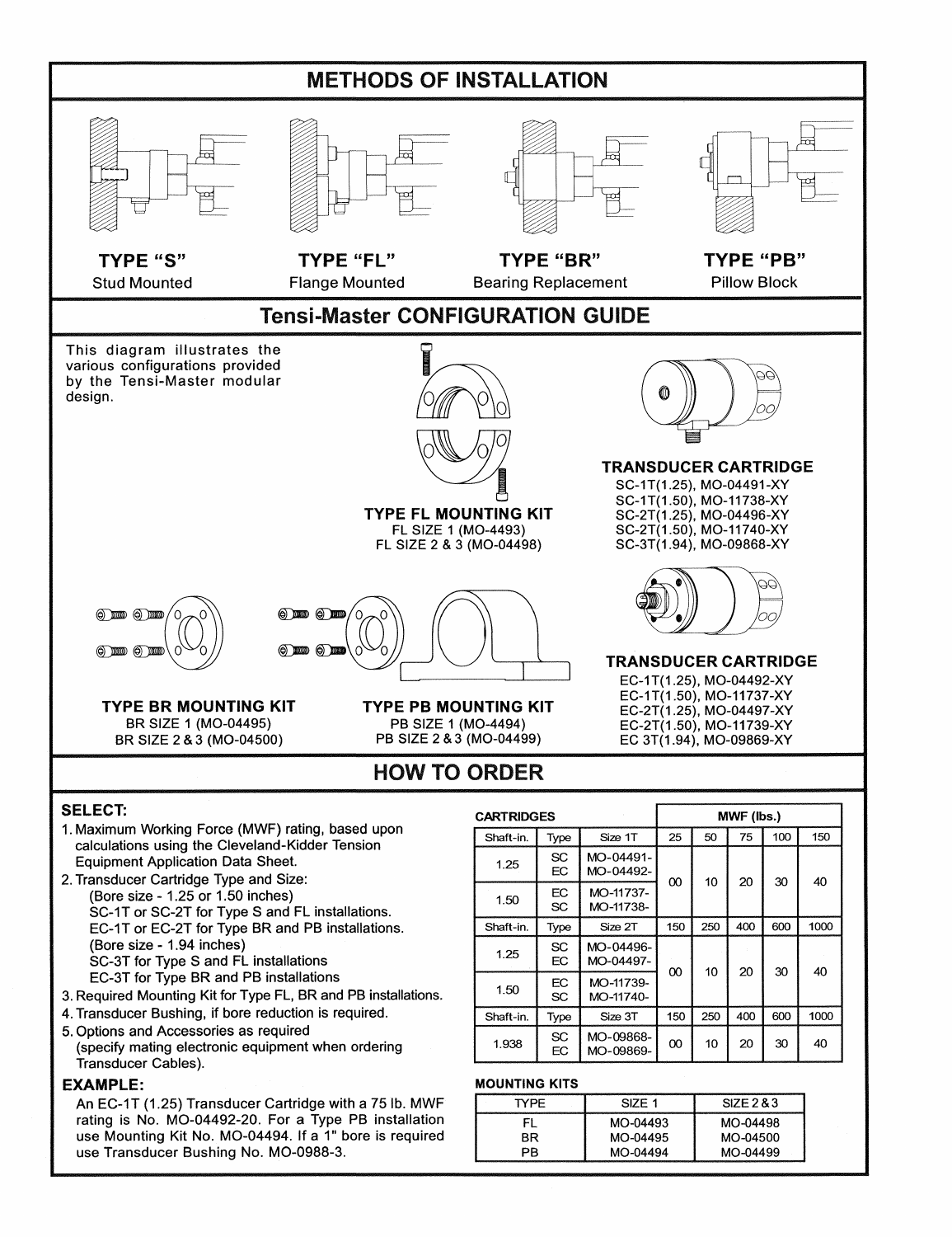## **DIMENSIONS**



TYPE SC CARTRIDGE with FL MOUNTING KIT



#### **TYPE SC CARTRIDGE**



### TYPE EC CARTRIDGE with BR MOUNTING KIT



#### TYPE EC CARTRIDGE with PB MOUNTING KIT

| DIMENSIONS IN INCHES - ALLOW 2.5 IN. CLEARANCE FOR CONNECTOR |       |         |      |            |       |      |      |      |      |      |      |      |      |
|--------------------------------------------------------------|-------|---------|------|------------|-------|------|------|------|------|------|------|------|------|
| <b>SIZE</b>                                                  | А     | в       | С    | D          | Ε     | F    | G    | н    |      | J    | κ    |      | М    |
| 1T(1.25)                                                     |       | 0.55    | 2.50 | $1/2 - 13$ | 2.375 | 2.44 | 2.60 | 2.10 | 2.75 | 0.87 | 2.25 | 3.63 | 3/8  |
| 2T(1.25)                                                     | 1.25  | 0.60    | 2.75 | $5/8 - 11$ | 2.625 | 2.85 | 2.98 | 2.23 | 3.00 | 1.11 |      | 4.04 | 1/2  |
| 1T(1.50)                                                     |       | 0.55    | 2.50 | $1/2 - 13$ | 2.375 | 2.44 | 2.60 | 2.10 | 2.75 | 0.87 | 2.50 | 3.63 | 3/8  |
| 2T(1.50)                                                     | 1.50  | 0.60    | 2.75 | $5/8 - 11$ | 2.625 | 2.85 | 2.98 | 2.23 | 3.00 | 1.11 |      | 4.04 | 1/2  |
| 3T(1.94)                                                     | 1.938 | 0.60    | 2.75 | $5/8 - 11$ | 2.625 | 2.85 | 2.98 | 2.23 | 3.00 | 1.61 | 2.95 | 4.54 | 1/2  |
|                                                              | N     | $\circ$ | P    | Q          | R     | s    | т    | U    | v    | w    | х    | Y    | z    |
| 1T(1.25, 1.50)                                               | 3.25  | 0.50    | 4.00 | 4.00       | 1.74  | 5.38 | 0.58 | 1.63 | 1.02 | 1.75 | 1.02 | 1/2  | 1.50 |
| 2T(1.25, 1.50)                                               | 3.50  | 0.62    | 4.50 | 5.00       | 1.87  | 6.12 | 0.68 | 1.94 | 1.02 | 1.88 | 1.02 | 1/2  | 1.70 |
| 3T(1.94)                                                     | 3.50  | 0.62    | 4.50 | 5.00       | 1.87  | 6.12 | 0.68 | 1.94 | 1.02 | 1.88 | 1.02 | 1/2  | 1.70 |

Shaft length to be:

"Between Frames Width" less than twice G for type "S" and "FL" installations. "Between Frames Width" less than twice J for type "BR" installations.

Certified Mounting Dimensions Supplied Upon Request.

## **OPTIONS AND ACCESSORIES**

- Transducer Bushings to Reduce Standard Bore Size. (Note: Standard Bushing O.D. is 1.25 inches)
- Air Purging Connectors for Hazardous Locations. (not available for Type BR)

| <b>TRANS. BUSHING I</b> | <b>Finished Bore Size</b> |  |       |  |            |             |  |  |  |
|-------------------------|---------------------------|--|-------|--|------------|-------------|--|--|--|
| CATALOG NO.             | 5/8"                      |  | 17/R" |  | $1 - 1/8"$ | $1 - 3/16"$ |  |  |  |
| MO-0988-                |                           |  |       |  |            |             |  |  |  |

- 
- 
- Mating "MS" Connector, Boot and Clamp Set
- Low Pressure Air Regulator (MO-02673) .......................... For use with air purged applications